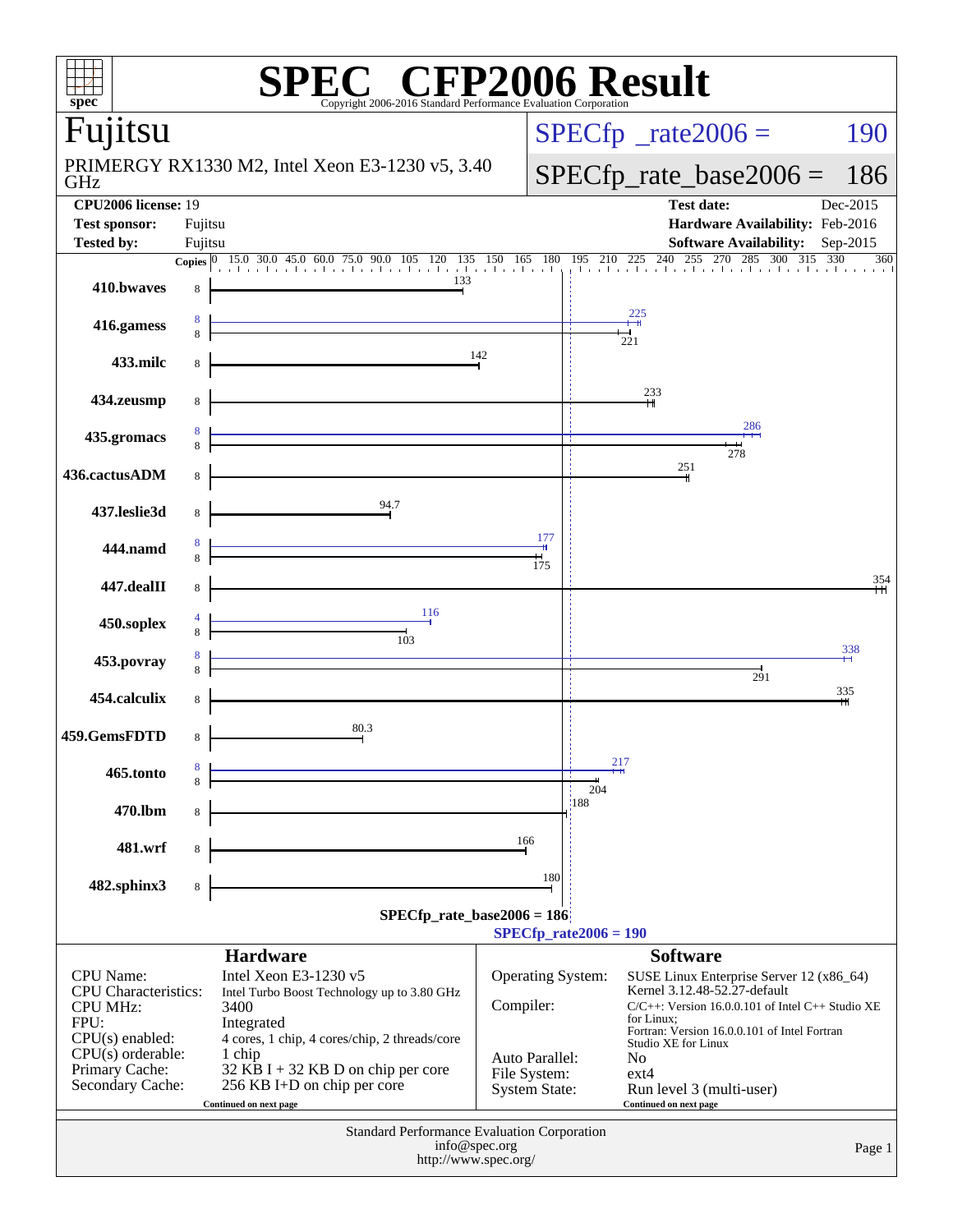

### Fujitsu

GHz PRIMERGY RX1330 M2, Intel Xeon E3-1230 v5, 3.40  $SPECTp\_rate2006 = 190$ 

## [SPECfp\\_rate\\_base2006 =](http://www.spec.org/auto/cpu2006/Docs/result-fields.html#SPECfpratebase2006) 186

#### **[CPU2006 license:](http://www.spec.org/auto/cpu2006/Docs/result-fields.html#CPU2006license)** 19 **[Test date:](http://www.spec.org/auto/cpu2006/Docs/result-fields.html#Testdate)** Dec-2015 **[Test sponsor:](http://www.spec.org/auto/cpu2006/Docs/result-fields.html#Testsponsor)** Fujitsu **[Hardware Availability:](http://www.spec.org/auto/cpu2006/Docs/result-fields.html#HardwareAvailability)** Feb-2016 **[Tested by:](http://www.spec.org/auto/cpu2006/Docs/result-fields.html#Testedby)** Fujitsu **[Software Availability:](http://www.spec.org/auto/cpu2006/Docs/result-fields.html#SoftwareAvailability)** Sep-2015 [L3 Cache:](http://www.spec.org/auto/cpu2006/Docs/result-fields.html#L3Cache) 8 MB I+D on chip per chip<br>Other Cache: None [Other Cache:](http://www.spec.org/auto/cpu2006/Docs/result-fields.html#OtherCache) [Memory:](http://www.spec.org/auto/cpu2006/Docs/result-fields.html#Memory) 64 GB (4 x 16 GB 2Rx8 PC4-2133P-E) [Disk Subsystem:](http://www.spec.org/auto/cpu2006/Docs/result-fields.html#DiskSubsystem) 1 x SATA, 500 GB, 7200 RPM [Other Hardware:](http://www.spec.org/auto/cpu2006/Docs/result-fields.html#OtherHardware) None [Base Pointers:](http://www.spec.org/auto/cpu2006/Docs/result-fields.html#BasePointers) 32/64-bit<br>Peak Pointers: 32/64-bit [Peak Pointers:](http://www.spec.org/auto/cpu2006/Docs/result-fields.html#PeakPointers) [Other Software:](http://www.spec.org/auto/cpu2006/Docs/result-fields.html#OtherSoftware) None

**[Results Table](http://www.spec.org/auto/cpu2006/Docs/result-fields.html#ResultsTable)**

| Results Table    |               |                                                                                                          |       |                |       |                |       |               |                |              |                |              |                |              |
|------------------|---------------|----------------------------------------------------------------------------------------------------------|-------|----------------|-------|----------------|-------|---------------|----------------|--------------|----------------|--------------|----------------|--------------|
|                  | <b>Base</b>   |                                                                                                          |       |                |       |                |       | <b>Peak</b>   |                |              |                |              |                |              |
| <b>Benchmark</b> | <b>Copies</b> | <b>Seconds</b>                                                                                           | Ratio | <b>Seconds</b> | Ratio | <b>Seconds</b> | Ratio | <b>Copies</b> | <b>Seconds</b> | <b>Ratio</b> | <b>Seconds</b> | <b>Ratio</b> | <b>Seconds</b> | <b>Ratio</b> |
| 410.bwayes       | 8             | 817                                                                                                      | 133   | 818            | 133   | 817            | 133   | 8             | 817            | 133          | 818            | 133          | 817            | 133          |
| 416.gamess       | 8             | 729                                                                                                      | 215   | 708            | 221   | 707            | 222   | 8             | 695            | 225          | 711            | 220          | 691            | 227          |
| $433$ .milc      | 8             | 519                                                                                                      | 142   | 519            | 142   | 519            | 142   | 8             | 519            | 142          | 519            | 142          | 519            | 142          |
| 434.zeusmp       | 8             | 312                                                                                                      | 233   | 311            | 234   | 316            | 231   | 8             | 312            | 233          | 311            | 234          | 316            | 231          |
| 435.gromacs      | 8             | 204                                                                                                      | 280   | 206            | 278   | 210            | 272   | 8             | 200            | 286          | 197            | 290          | 203            | 281          |
| 436.cactusADM    | 8             | 379                                                                                                      | 252   | 380            | 251   | 381            | 251   | 8             | 379            | 252          | 380            | 251          | 381            | 251          |
| 437.leslie3d     | 8             | 794                                                                                                      | 94.7  | 794            | 94.7  | 792            | 94.9  | 8             | 794            | 94.7         | 794            | 94.7         | 792            | 94.9         |
| 444.namd         | 8             | 367                                                                                                      | 175   | 373            | 172   | 367            | 175   | 8             | 362            | 177          | 363            | 177          | 366            | 175          |
| 447.dealII       | 8             | 258                                                                                                      | 354   | 261            | 351   | 257            | 357   | 8             | 258            | 354          | 261            | 351          | 257            | 357          |
| $450$ .soplex    | 8             | 646                                                                                                      | 103   | 646            | 103   | 647            | 103   | 4             | 287            | 116          | 287            | 116          | 288            | 116          |
| 453.povray       | 8             | 146                                                                                                      | 291   | 146            | 291   | 146            | 291   | 8             | 126            | 338          | 126            | 338          | 127            | 334          |
| 454.calculix     | 8             | 197                                                                                                      | 335   | 196            | 336   | 198            | 333   | 8             | 197            | 335          | 196            | 336          | 198            | 333          |
| 459.GemsFDTD     | 8             | 1057                                                                                                     | 80.3  | 1058           | 80.2  | 1057           | 80.3  | 8             | 1057           | 80.3         | 1058           | 80.2         | 1057           | 80.3         |
| 465.tonto        | 8             | 385                                                                                                      | 205   | 385            | 204   | 387            | 203   | 8             | 364            | 217          | 361            | 218          | 371            | 212          |
| 470.1bm          | 8             | 585                                                                                                      | 188   | 585            | 188   | 585            | 188   | 8             | 585            | 188          | 585            | 188          | 585            | 188          |
| 481.wrf          | 8             | 537                                                                                                      | 166   | 538            | 166   | 536            | 167   | 8             | 537            | 166          | 538            | 166          | 536            | 167          |
| 482.sphinx3      | 8             | 867                                                                                                      | 180   | 866            | 180   | 866            | 180   | 8             | 867            | 180          | 866            | 180          | 866            | 180          |
|                  |               | Results appear in the order in which they were run. Bold underlined text indicates a median measurement. |       |                |       |                |       |               |                |              |                |              |                |              |

#### **[Submit Notes](http://www.spec.org/auto/cpu2006/Docs/result-fields.html#SubmitNotes)**

 The taskset mechanism was used to bind copies to processors. The config file option 'submit' was used to generate taskset commands to bind each copy to a specific processor. For details, please see the config file.

#### **[Operating System Notes](http://www.spec.org/auto/cpu2006/Docs/result-fields.html#OperatingSystemNotes)**

Stack size set to unlimited using "ulimit -s unlimited"

#### **[Platform Notes](http://www.spec.org/auto/cpu2006/Docs/result-fields.html#PlatformNotes)**

 BIOS configuration: Sysinfo program /home/SPECcpu2006/config/sysinfo.rev6914 \$Rev: 6914 \$ \$Date:: 2014-06-25 #\$ e3fbb8667b5a285932ceab81e28219e1

Continued on next page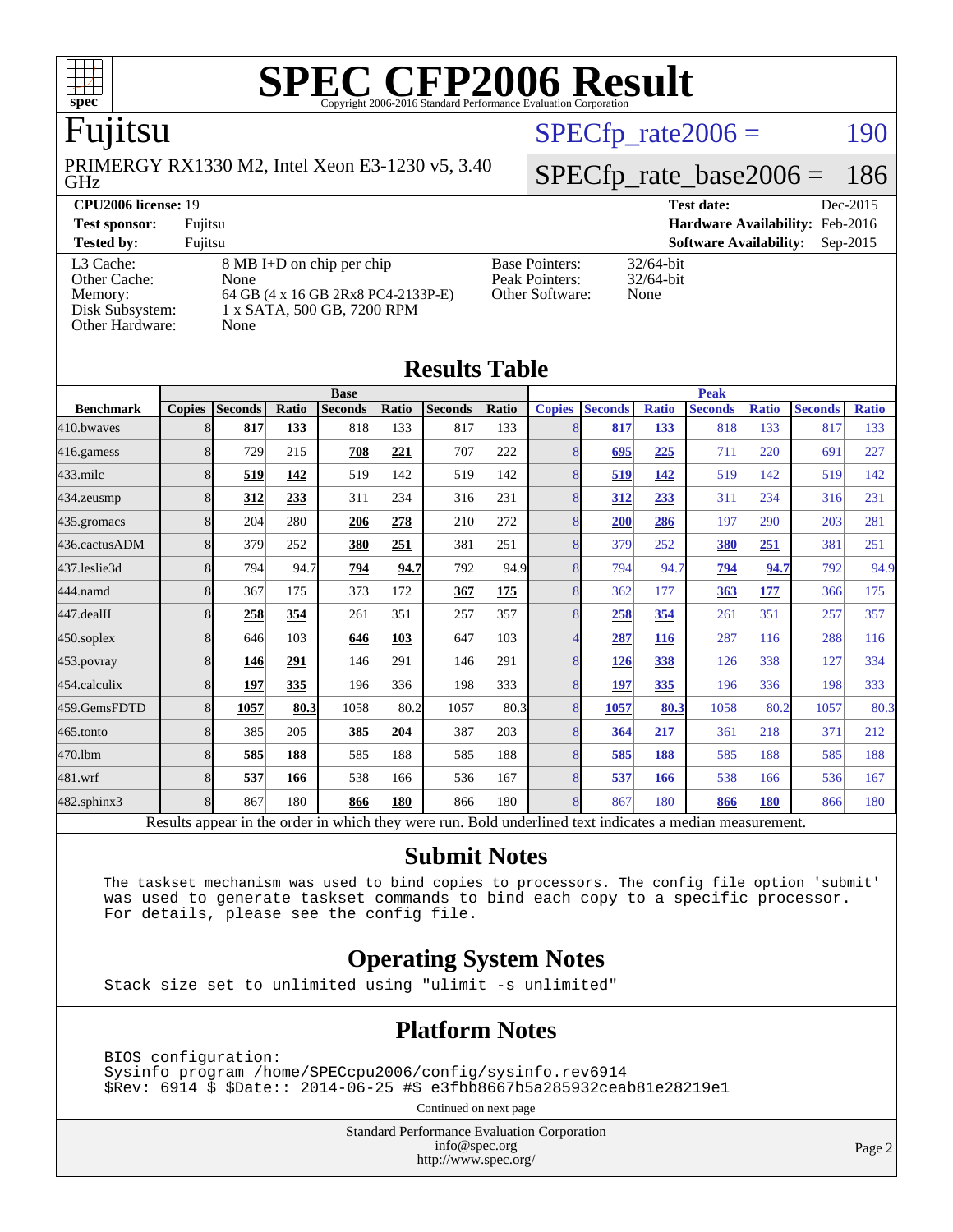

## Fujitsu

GHz PRIMERGY RX1330 M2, Intel Xeon E3-1230 v5, 3.40  $SPECTp\_rate2006 = 190$ 

[SPECfp\\_rate\\_base2006 =](http://www.spec.org/auto/cpu2006/Docs/result-fields.html#SPECfpratebase2006) 186

**[CPU2006 license:](http://www.spec.org/auto/cpu2006/Docs/result-fields.html#CPU2006license)** 19 **[Test date:](http://www.spec.org/auto/cpu2006/Docs/result-fields.html#Testdate)** Dec-2015 **[Test sponsor:](http://www.spec.org/auto/cpu2006/Docs/result-fields.html#Testsponsor)** Fujitsu **[Hardware Availability:](http://www.spec.org/auto/cpu2006/Docs/result-fields.html#HardwareAvailability)** Feb-2016 **[Tested by:](http://www.spec.org/auto/cpu2006/Docs/result-fields.html#Testedby)** Fujitsu **[Software Availability:](http://www.spec.org/auto/cpu2006/Docs/result-fields.html#SoftwareAvailability)** Sep-2015

#### **[Platform Notes \(Continued\)](http://www.spec.org/auto/cpu2006/Docs/result-fields.html#PlatformNotes)**

Standard Performance Evaluation Corporation [info@spec.org](mailto:info@spec.org) <http://www.spec.org/> Page 3 running on RX1330M2 Tue Dec 15 13:47:50 2015 This section contains SUT (System Under Test) info as seen by some common utilities. To remove or add to this section, see: <http://www.spec.org/cpu2006/Docs/config.html#sysinfo> From /proc/cpuinfo model name : Intel(R) Xeon(R) CPU E3-1230 v5 @ 3.40GHz 1 "physical id"s (chips) 8 "processors" cores, siblings (Caution: counting these is hw and system dependent. The following excerpts from /proc/cpuinfo might not be reliable. Use with caution.) cpu cores : 4 siblings : 8 physical 0: cores 0 1 2 3 cache size : 8192 KB From /proc/meminfo<br>MemTotal: 65905052 kB HugePages\_Total: 0 Hugepagesize: 2048 kB /usr/bin/lsb\_release -d SUSE Linux Enterprise Server 12 From /etc/\*release\* /etc/\*version\* SuSE-release: SUSE Linux Enterprise Server 12 (x86\_64) VERSION = 12 PATCHLEVEL = 0 # This file is deprecated and will be removed in a future service pack or release. # Please check /etc/os-release for details about this release. os-release: NAME="SLES" VERSION="12" VERSION\_ID="12" PRETTY\_NAME="SUSE Linux Enterprise Server 12" ID="sles" ANSI\_COLOR="0;32" CPE\_NAME="cpe:/o:suse:sles:12" uname -a: Linux RX1330M2 3.12.48-52.27-default #1 SMP Mon Oct 5 10:08:10 UTC 2015 (314f0e3) x86\_64 x86\_64 x86\_64 GNU/Linux run-level 5 Dec 15 13:46 SPEC is set to: /home/SPECcpu2006 Filesystem Type Size Used Avail Use% Mounted on /dev/sda4 xfs 424G 4.0G 420G 1% /home Continued on next page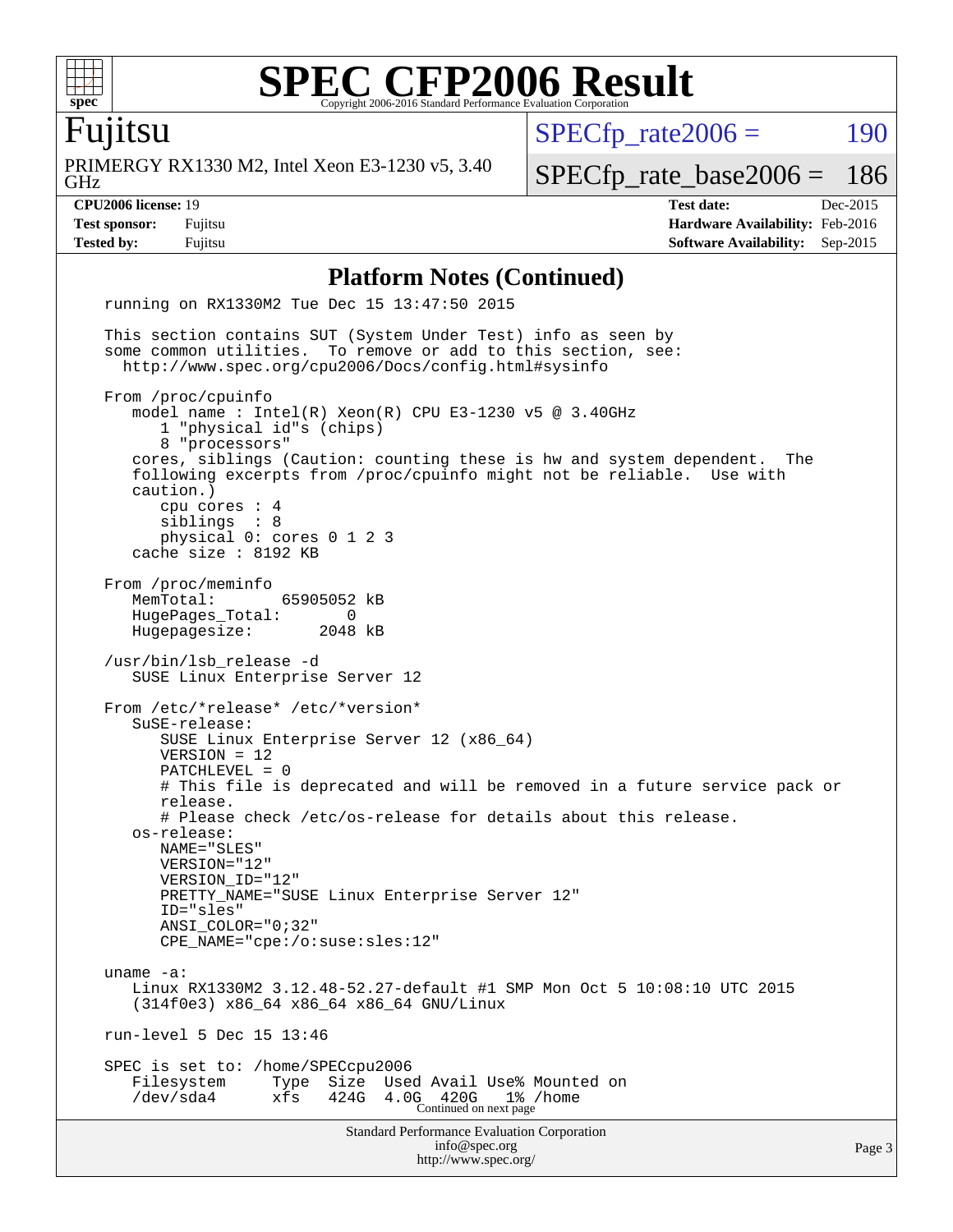

#### Fujitsu

GHz PRIMERGY RX1330 M2, Intel Xeon E3-1230 v5, 3.40  $SPECTp\_rate2006 = 190$ 

[SPECfp\\_rate\\_base2006 =](http://www.spec.org/auto/cpu2006/Docs/result-fields.html#SPECfpratebase2006) 186

**[CPU2006 license:](http://www.spec.org/auto/cpu2006/Docs/result-fields.html#CPU2006license)** 19 **[Test date:](http://www.spec.org/auto/cpu2006/Docs/result-fields.html#Testdate)** Dec-2015 **[Test sponsor:](http://www.spec.org/auto/cpu2006/Docs/result-fields.html#Testsponsor)** Fujitsu **[Hardware Availability:](http://www.spec.org/auto/cpu2006/Docs/result-fields.html#HardwareAvailability)** Feb-2016 **[Tested by:](http://www.spec.org/auto/cpu2006/Docs/result-fields.html#Testedby)** Fujitsu **[Software Availability:](http://www.spec.org/auto/cpu2006/Docs/result-fields.html#SoftwareAvailability)** Sep-2015

#### **[Platform Notes \(Continued\)](http://www.spec.org/auto/cpu2006/Docs/result-fields.html#PlatformNotes)**

Additional information from dmidecode:

 Warning: Use caution when you interpret this section. The 'dmidecode' program reads system data which is "intended to allow hardware to be accurately determined", but the intent may not be met, as there are frequent changes to hardware, firmware, and the "DMTF SMBIOS" standard.

 BIOS FUJITSU // American Megatrends Inc. V5.0.0.11 R1.0.0 for D3375-A1x 10/27/2015 Memory: 4x SK Hynix HMA82GU7MFR8N-TF 16 GB 2 rank 2133 MHz

(End of data from sysinfo program)

#### **[General Notes](http://www.spec.org/auto/cpu2006/Docs/result-fields.html#GeneralNotes)**

Environment variables set by runspec before the start of the run: LD\_LIBRARY\_PATH = "/home/SPECcpu2006/libs/32:/home/SPECcpu2006/libs/64:/home/SPECcpu2006/sh"

 Binaries compiled on a system with 1x Intel Core i5-4670K CPU + 32GB memory using RedHat EL 7.1 Transparent Huge Pages enabled with: echo always > /sys/kernel/mm/transparent\_hugepage/enabled

For information about Fujitsu please visit: <http://www.fujitsu.com>

#### **[Base Compiler Invocation](http://www.spec.org/auto/cpu2006/Docs/result-fields.html#BaseCompilerInvocation)**

[C benchmarks](http://www.spec.org/auto/cpu2006/Docs/result-fields.html#Cbenchmarks):

 $\text{icc}$   $-\text{m64}$ 

[C++ benchmarks:](http://www.spec.org/auto/cpu2006/Docs/result-fields.html#CXXbenchmarks) [icpc -m64](http://www.spec.org/cpu2006/results/res2016q1/cpu2006-20160111-38678.flags.html#user_CXXbase_intel_icpc_64bit_bedb90c1146cab66620883ef4f41a67e)

[Fortran benchmarks](http://www.spec.org/auto/cpu2006/Docs/result-fields.html#Fortranbenchmarks): [ifort -m64](http://www.spec.org/cpu2006/results/res2016q1/cpu2006-20160111-38678.flags.html#user_FCbase_intel_ifort_64bit_ee9d0fb25645d0210d97eb0527dcc06e)

[Benchmarks using both Fortran and C](http://www.spec.org/auto/cpu2006/Docs/result-fields.html#BenchmarksusingbothFortranandC): [icc -m64](http://www.spec.org/cpu2006/results/res2016q1/cpu2006-20160111-38678.flags.html#user_CC_FCbase_intel_icc_64bit_0b7121f5ab7cfabee23d88897260401c) [ifort -m64](http://www.spec.org/cpu2006/results/res2016q1/cpu2006-20160111-38678.flags.html#user_CC_FCbase_intel_ifort_64bit_ee9d0fb25645d0210d97eb0527dcc06e)

### **[Base Portability Flags](http://www.spec.org/auto/cpu2006/Docs/result-fields.html#BasePortabilityFlags)**

 410.bwaves: [-DSPEC\\_CPU\\_LP64](http://www.spec.org/cpu2006/results/res2016q1/cpu2006-20160111-38678.flags.html#suite_basePORTABILITY410_bwaves_DSPEC_CPU_LP64) 416.gamess: [-DSPEC\\_CPU\\_LP64](http://www.spec.org/cpu2006/results/res2016q1/cpu2006-20160111-38678.flags.html#suite_basePORTABILITY416_gamess_DSPEC_CPU_LP64) 433.milc: [-DSPEC\\_CPU\\_LP64](http://www.spec.org/cpu2006/results/res2016q1/cpu2006-20160111-38678.flags.html#suite_basePORTABILITY433_milc_DSPEC_CPU_LP64) 434.zeusmp: [-DSPEC\\_CPU\\_LP64](http://www.spec.org/cpu2006/results/res2016q1/cpu2006-20160111-38678.flags.html#suite_basePORTABILITY434_zeusmp_DSPEC_CPU_LP64)

Continued on next page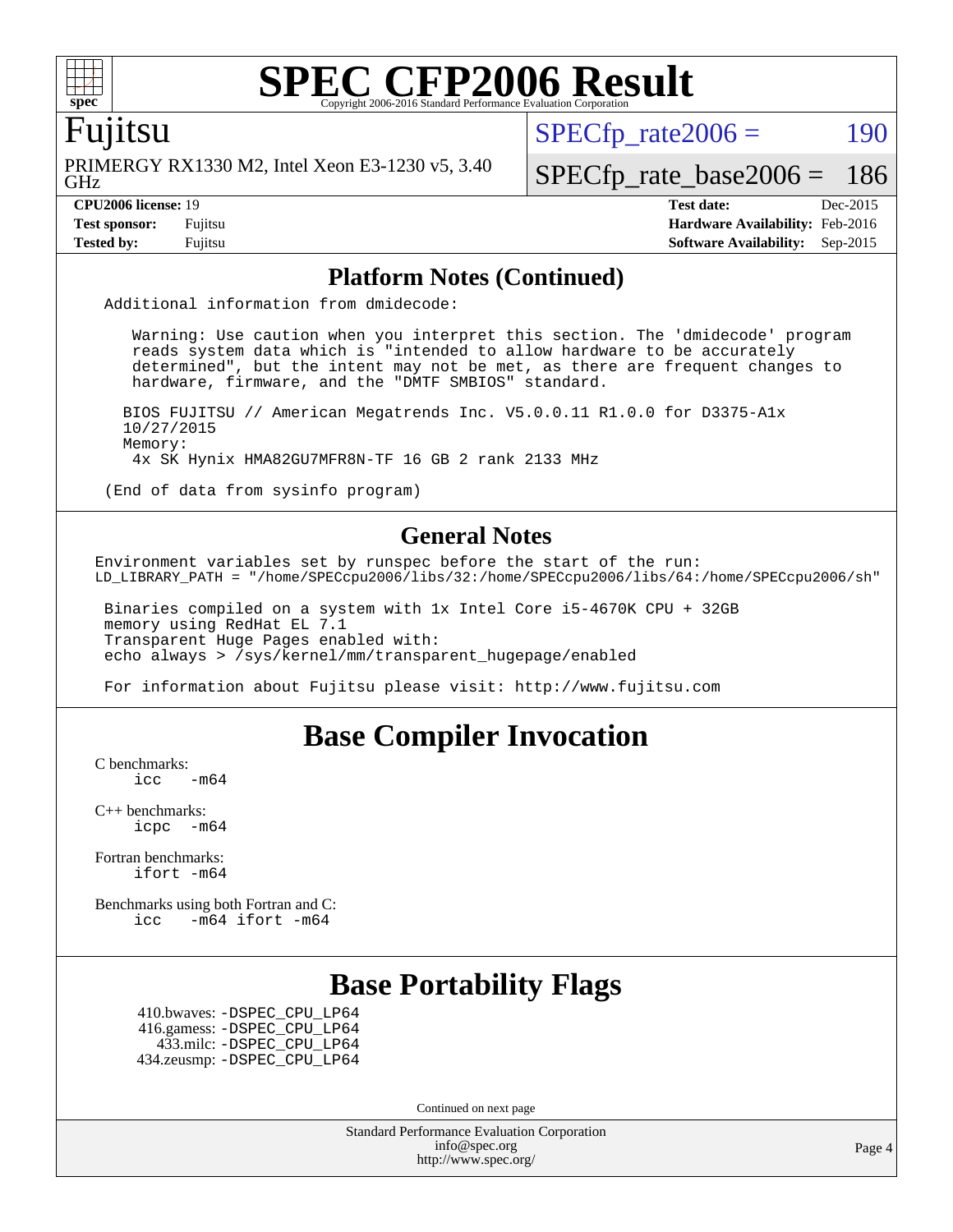

Fujitsu

GHz PRIMERGY RX1330 M2, Intel Xeon E3-1230 v5, 3.40  $SPECTp\_rate2006 = 190$ 

[SPECfp\\_rate\\_base2006 =](http://www.spec.org/auto/cpu2006/Docs/result-fields.html#SPECfpratebase2006) 186

| <b>Test sponsor:</b> | Fujitsu |
|----------------------|---------|
| Tested by:           | Fujitsu |

**[CPU2006 license:](http://www.spec.org/auto/cpu2006/Docs/result-fields.html#CPU2006license)** 19 **[Test date:](http://www.spec.org/auto/cpu2006/Docs/result-fields.html#Testdate)** Dec-2015 **[Hardware Availability:](http://www.spec.org/auto/cpu2006/Docs/result-fields.html#HardwareAvailability)** Feb-2016 **[Software Availability:](http://www.spec.org/auto/cpu2006/Docs/result-fields.html#SoftwareAvailability)** Sep-2015

# **[Base Portability Flags \(Continued\)](http://www.spec.org/auto/cpu2006/Docs/result-fields.html#BasePortabilityFlags)**

 435.gromacs: [-DSPEC\\_CPU\\_LP64](http://www.spec.org/cpu2006/results/res2016q1/cpu2006-20160111-38678.flags.html#suite_basePORTABILITY435_gromacs_DSPEC_CPU_LP64) [-nofor\\_main](http://www.spec.org/cpu2006/results/res2016q1/cpu2006-20160111-38678.flags.html#user_baseLDPORTABILITY435_gromacs_f-nofor_main) 436.cactusADM: [-DSPEC\\_CPU\\_LP64](http://www.spec.org/cpu2006/results/res2016q1/cpu2006-20160111-38678.flags.html#suite_basePORTABILITY436_cactusADM_DSPEC_CPU_LP64) [-nofor\\_main](http://www.spec.org/cpu2006/results/res2016q1/cpu2006-20160111-38678.flags.html#user_baseLDPORTABILITY436_cactusADM_f-nofor_main) 437.leslie3d: [-DSPEC\\_CPU\\_LP64](http://www.spec.org/cpu2006/results/res2016q1/cpu2006-20160111-38678.flags.html#suite_basePORTABILITY437_leslie3d_DSPEC_CPU_LP64) 444.namd: [-DSPEC\\_CPU\\_LP64](http://www.spec.org/cpu2006/results/res2016q1/cpu2006-20160111-38678.flags.html#suite_basePORTABILITY444_namd_DSPEC_CPU_LP64) 447.dealII: [-DSPEC\\_CPU\\_LP64](http://www.spec.org/cpu2006/results/res2016q1/cpu2006-20160111-38678.flags.html#suite_basePORTABILITY447_dealII_DSPEC_CPU_LP64) 450.soplex: [-DSPEC\\_CPU\\_LP64](http://www.spec.org/cpu2006/results/res2016q1/cpu2006-20160111-38678.flags.html#suite_basePORTABILITY450_soplex_DSPEC_CPU_LP64) 453.povray: [-DSPEC\\_CPU\\_LP64](http://www.spec.org/cpu2006/results/res2016q1/cpu2006-20160111-38678.flags.html#suite_basePORTABILITY453_povray_DSPEC_CPU_LP64) 454.calculix: [-DSPEC\\_CPU\\_LP64](http://www.spec.org/cpu2006/results/res2016q1/cpu2006-20160111-38678.flags.html#suite_basePORTABILITY454_calculix_DSPEC_CPU_LP64) [-nofor\\_main](http://www.spec.org/cpu2006/results/res2016q1/cpu2006-20160111-38678.flags.html#user_baseLDPORTABILITY454_calculix_f-nofor_main) 459.GemsFDTD: [-DSPEC\\_CPU\\_LP64](http://www.spec.org/cpu2006/results/res2016q1/cpu2006-20160111-38678.flags.html#suite_basePORTABILITY459_GemsFDTD_DSPEC_CPU_LP64) 465.tonto: [-DSPEC\\_CPU\\_LP64](http://www.spec.org/cpu2006/results/res2016q1/cpu2006-20160111-38678.flags.html#suite_basePORTABILITY465_tonto_DSPEC_CPU_LP64) 470.lbm: [-DSPEC\\_CPU\\_LP64](http://www.spec.org/cpu2006/results/res2016q1/cpu2006-20160111-38678.flags.html#suite_basePORTABILITY470_lbm_DSPEC_CPU_LP64) 481.wrf: [-DSPEC\\_CPU\\_LP64](http://www.spec.org/cpu2006/results/res2016q1/cpu2006-20160111-38678.flags.html#suite_basePORTABILITY481_wrf_DSPEC_CPU_LP64) [-DSPEC\\_CPU\\_CASE\\_FLAG](http://www.spec.org/cpu2006/results/res2016q1/cpu2006-20160111-38678.flags.html#b481.wrf_baseCPORTABILITY_DSPEC_CPU_CASE_FLAG) [-DSPEC\\_CPU\\_LINUX](http://www.spec.org/cpu2006/results/res2016q1/cpu2006-20160111-38678.flags.html#b481.wrf_baseCPORTABILITY_DSPEC_CPU_LINUX) 482.sphinx3: [-DSPEC\\_CPU\\_LP64](http://www.spec.org/cpu2006/results/res2016q1/cpu2006-20160111-38678.flags.html#suite_basePORTABILITY482_sphinx3_DSPEC_CPU_LP64)

# **[Base Optimization Flags](http://www.spec.org/auto/cpu2006/Docs/result-fields.html#BaseOptimizationFlags)**

[C benchmarks](http://www.spec.org/auto/cpu2006/Docs/result-fields.html#Cbenchmarks):

[-xCORE-AVX2](http://www.spec.org/cpu2006/results/res2016q1/cpu2006-20160111-38678.flags.html#user_CCbase_f-xAVX2_5f5fc0cbe2c9f62c816d3e45806c70d7) [-ipo](http://www.spec.org/cpu2006/results/res2016q1/cpu2006-20160111-38678.flags.html#user_CCbase_f-ipo) [-O3](http://www.spec.org/cpu2006/results/res2016q1/cpu2006-20160111-38678.flags.html#user_CCbase_f-O3) [-no-prec-div](http://www.spec.org/cpu2006/results/res2016q1/cpu2006-20160111-38678.flags.html#user_CCbase_f-no-prec-div) [-opt-prefetch](http://www.spec.org/cpu2006/results/res2016q1/cpu2006-20160111-38678.flags.html#user_CCbase_f-opt-prefetch) [-auto-p32](http://www.spec.org/cpu2006/results/res2016q1/cpu2006-20160111-38678.flags.html#user_CCbase_f-auto-p32) [-ansi-alias](http://www.spec.org/cpu2006/results/res2016q1/cpu2006-20160111-38678.flags.html#user_CCbase_f-ansi-alias) [-opt-mem-layout-trans=3](http://www.spec.org/cpu2006/results/res2016q1/cpu2006-20160111-38678.flags.html#user_CCbase_f-opt-mem-layout-trans_a7b82ad4bd7abf52556d4961a2ae94d5)

[C++ benchmarks:](http://www.spec.org/auto/cpu2006/Docs/result-fields.html#CXXbenchmarks) [-xCORE-AVX2](http://www.spec.org/cpu2006/results/res2016q1/cpu2006-20160111-38678.flags.html#user_CXXbase_f-xAVX2_5f5fc0cbe2c9f62c816d3e45806c70d7) [-ipo](http://www.spec.org/cpu2006/results/res2016q1/cpu2006-20160111-38678.flags.html#user_CXXbase_f-ipo) [-O3](http://www.spec.org/cpu2006/results/res2016q1/cpu2006-20160111-38678.flags.html#user_CXXbase_f-O3) [-no-prec-div](http://www.spec.org/cpu2006/results/res2016q1/cpu2006-20160111-38678.flags.html#user_CXXbase_f-no-prec-div) [-opt-prefetch](http://www.spec.org/cpu2006/results/res2016q1/cpu2006-20160111-38678.flags.html#user_CXXbase_f-opt-prefetch) [-auto-p32](http://www.spec.org/cpu2006/results/res2016q1/cpu2006-20160111-38678.flags.html#user_CXXbase_f-auto-p32) [-ansi-alias](http://www.spec.org/cpu2006/results/res2016q1/cpu2006-20160111-38678.flags.html#user_CXXbase_f-ansi-alias) [-opt-mem-layout-trans=3](http://www.spec.org/cpu2006/results/res2016q1/cpu2006-20160111-38678.flags.html#user_CXXbase_f-opt-mem-layout-trans_a7b82ad4bd7abf52556d4961a2ae94d5)

[Fortran benchmarks](http://www.spec.org/auto/cpu2006/Docs/result-fields.html#Fortranbenchmarks): [-xCORE-AVX2](http://www.spec.org/cpu2006/results/res2016q1/cpu2006-20160111-38678.flags.html#user_FCbase_f-xAVX2_5f5fc0cbe2c9f62c816d3e45806c70d7) [-ipo](http://www.spec.org/cpu2006/results/res2016q1/cpu2006-20160111-38678.flags.html#user_FCbase_f-ipo) [-O3](http://www.spec.org/cpu2006/results/res2016q1/cpu2006-20160111-38678.flags.html#user_FCbase_f-O3) [-no-prec-div](http://www.spec.org/cpu2006/results/res2016q1/cpu2006-20160111-38678.flags.html#user_FCbase_f-no-prec-div) [-opt-prefetch](http://www.spec.org/cpu2006/results/res2016q1/cpu2006-20160111-38678.flags.html#user_FCbase_f-opt-prefetch)

[Benchmarks using both Fortran and C](http://www.spec.org/auto/cpu2006/Docs/result-fields.html#BenchmarksusingbothFortranandC): [-xCORE-AVX2](http://www.spec.org/cpu2006/results/res2016q1/cpu2006-20160111-38678.flags.html#user_CC_FCbase_f-xAVX2_5f5fc0cbe2c9f62c816d3e45806c70d7) [-ipo](http://www.spec.org/cpu2006/results/res2016q1/cpu2006-20160111-38678.flags.html#user_CC_FCbase_f-ipo) [-O3](http://www.spec.org/cpu2006/results/res2016q1/cpu2006-20160111-38678.flags.html#user_CC_FCbase_f-O3) [-no-prec-div](http://www.spec.org/cpu2006/results/res2016q1/cpu2006-20160111-38678.flags.html#user_CC_FCbase_f-no-prec-div) [-opt-prefetch](http://www.spec.org/cpu2006/results/res2016q1/cpu2006-20160111-38678.flags.html#user_CC_FCbase_f-opt-prefetch) [-auto-p32](http://www.spec.org/cpu2006/results/res2016q1/cpu2006-20160111-38678.flags.html#user_CC_FCbase_f-auto-p32) [-ansi-alias](http://www.spec.org/cpu2006/results/res2016q1/cpu2006-20160111-38678.flags.html#user_CC_FCbase_f-ansi-alias) [-opt-mem-layout-trans=3](http://www.spec.org/cpu2006/results/res2016q1/cpu2006-20160111-38678.flags.html#user_CC_FCbase_f-opt-mem-layout-trans_a7b82ad4bd7abf52556d4961a2ae94d5)

### **[Peak Compiler Invocation](http://www.spec.org/auto/cpu2006/Docs/result-fields.html#PeakCompilerInvocation)**

[C benchmarks](http://www.spec.org/auto/cpu2006/Docs/result-fields.html#Cbenchmarks):  $\text{icc}$   $-\text{m64}$ 

[C++ benchmarks \(except as noted below\):](http://www.spec.org/auto/cpu2006/Docs/result-fields.html#CXXbenchmarksexceptasnotedbelow) [icpc -m64](http://www.spec.org/cpu2006/results/res2016q1/cpu2006-20160111-38678.flags.html#user_CXXpeak_intel_icpc_64bit_bedb90c1146cab66620883ef4f41a67e)

450.soplex: [icpc -m32 -L/opt/intel/compilers\\_and\\_libraries\\_2016/linux/compiler/lib/ia32\\_lin](http://www.spec.org/cpu2006/results/res2016q1/cpu2006-20160111-38678.flags.html#user_peakCXXLD450_soplex_intel_icpc_b4f50a394bdb4597aa5879c16bc3f5c5)

[Fortran benchmarks](http://www.spec.org/auto/cpu2006/Docs/result-fields.html#Fortranbenchmarks): [ifort -m64](http://www.spec.org/cpu2006/results/res2016q1/cpu2006-20160111-38678.flags.html#user_FCpeak_intel_ifort_64bit_ee9d0fb25645d0210d97eb0527dcc06e)

[Benchmarks using both Fortran and C](http://www.spec.org/auto/cpu2006/Docs/result-fields.html#BenchmarksusingbothFortranandC): [icc -m64](http://www.spec.org/cpu2006/results/res2016q1/cpu2006-20160111-38678.flags.html#user_CC_FCpeak_intel_icc_64bit_0b7121f5ab7cfabee23d88897260401c) [ifort -m64](http://www.spec.org/cpu2006/results/res2016q1/cpu2006-20160111-38678.flags.html#user_CC_FCpeak_intel_ifort_64bit_ee9d0fb25645d0210d97eb0527dcc06e)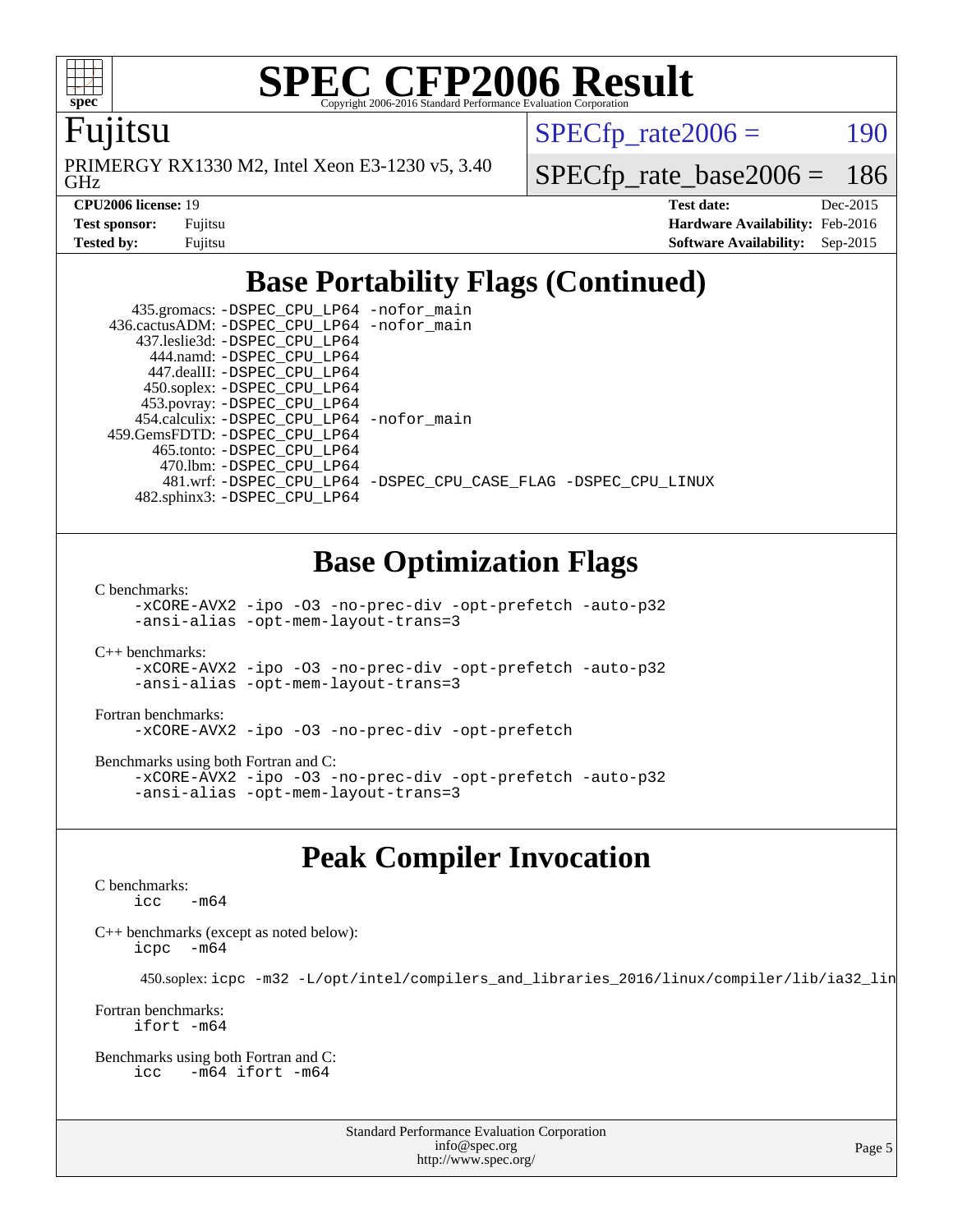

#### Fujitsu

GHz PRIMERGY RX1330 M2, Intel Xeon E3-1230 v5, 3.40  $SPECTp\_rate2006 = 190$ 

[SPECfp\\_rate\\_base2006 =](http://www.spec.org/auto/cpu2006/Docs/result-fields.html#SPECfpratebase2006) 186

**[CPU2006 license:](http://www.spec.org/auto/cpu2006/Docs/result-fields.html#CPU2006license)** 19 **[Test date:](http://www.spec.org/auto/cpu2006/Docs/result-fields.html#Testdate)** Dec-2015

**[Test sponsor:](http://www.spec.org/auto/cpu2006/Docs/result-fields.html#Testsponsor)** Fujitsu **[Hardware Availability:](http://www.spec.org/auto/cpu2006/Docs/result-fields.html#HardwareAvailability)** Feb-2016 **[Tested by:](http://www.spec.org/auto/cpu2006/Docs/result-fields.html#Testedby)** Fujitsu **[Software Availability:](http://www.spec.org/auto/cpu2006/Docs/result-fields.html#SoftwareAvailability)** Sep-2015

### **[Peak Portability Flags](http://www.spec.org/auto/cpu2006/Docs/result-fields.html#PeakPortabilityFlags)**

 410.bwaves: [-DSPEC\\_CPU\\_LP64](http://www.spec.org/cpu2006/results/res2016q1/cpu2006-20160111-38678.flags.html#suite_peakPORTABILITY410_bwaves_DSPEC_CPU_LP64) 416.gamess: [-DSPEC\\_CPU\\_LP64](http://www.spec.org/cpu2006/results/res2016q1/cpu2006-20160111-38678.flags.html#suite_peakPORTABILITY416_gamess_DSPEC_CPU_LP64) 433.milc: [-DSPEC\\_CPU\\_LP64](http://www.spec.org/cpu2006/results/res2016q1/cpu2006-20160111-38678.flags.html#suite_peakPORTABILITY433_milc_DSPEC_CPU_LP64) 434.zeusmp: [-DSPEC\\_CPU\\_LP64](http://www.spec.org/cpu2006/results/res2016q1/cpu2006-20160111-38678.flags.html#suite_peakPORTABILITY434_zeusmp_DSPEC_CPU_LP64) 435.gromacs: [-DSPEC\\_CPU\\_LP64](http://www.spec.org/cpu2006/results/res2016q1/cpu2006-20160111-38678.flags.html#suite_peakPORTABILITY435_gromacs_DSPEC_CPU_LP64) [-nofor\\_main](http://www.spec.org/cpu2006/results/res2016q1/cpu2006-20160111-38678.flags.html#user_peakLDPORTABILITY435_gromacs_f-nofor_main) 436.cactusADM: [-DSPEC\\_CPU\\_LP64](http://www.spec.org/cpu2006/results/res2016q1/cpu2006-20160111-38678.flags.html#suite_peakPORTABILITY436_cactusADM_DSPEC_CPU_LP64) [-nofor\\_main](http://www.spec.org/cpu2006/results/res2016q1/cpu2006-20160111-38678.flags.html#user_peakLDPORTABILITY436_cactusADM_f-nofor_main) 437.leslie3d: [-DSPEC\\_CPU\\_LP64](http://www.spec.org/cpu2006/results/res2016q1/cpu2006-20160111-38678.flags.html#suite_peakPORTABILITY437_leslie3d_DSPEC_CPU_LP64) 444.namd: [-DSPEC\\_CPU\\_LP64](http://www.spec.org/cpu2006/results/res2016q1/cpu2006-20160111-38678.flags.html#suite_peakPORTABILITY444_namd_DSPEC_CPU_LP64) 447.dealII: [-DSPEC\\_CPU\\_LP64](http://www.spec.org/cpu2006/results/res2016q1/cpu2006-20160111-38678.flags.html#suite_peakPORTABILITY447_dealII_DSPEC_CPU_LP64) 450.soplex: [-D\\_FILE\\_OFFSET\\_BITS=64](http://www.spec.org/cpu2006/results/res2016q1/cpu2006-20160111-38678.flags.html#user_peakPORTABILITY450_soplex_file_offset_bits_64_438cf9856305ebd76870a2c6dc2689ab) 453.povray: [-DSPEC\\_CPU\\_LP64](http://www.spec.org/cpu2006/results/res2016q1/cpu2006-20160111-38678.flags.html#suite_peakPORTABILITY453_povray_DSPEC_CPU_LP64) 454.calculix: [-DSPEC\\_CPU\\_LP64](http://www.spec.org/cpu2006/results/res2016q1/cpu2006-20160111-38678.flags.html#suite_peakPORTABILITY454_calculix_DSPEC_CPU_LP64) [-nofor\\_main](http://www.spec.org/cpu2006/results/res2016q1/cpu2006-20160111-38678.flags.html#user_peakLDPORTABILITY454_calculix_f-nofor_main) 459.GemsFDTD: [-DSPEC\\_CPU\\_LP64](http://www.spec.org/cpu2006/results/res2016q1/cpu2006-20160111-38678.flags.html#suite_peakPORTABILITY459_GemsFDTD_DSPEC_CPU_LP64) 465.tonto: [-DSPEC\\_CPU\\_LP64](http://www.spec.org/cpu2006/results/res2016q1/cpu2006-20160111-38678.flags.html#suite_peakPORTABILITY465_tonto_DSPEC_CPU_LP64) 470.lbm: [-DSPEC\\_CPU\\_LP64](http://www.spec.org/cpu2006/results/res2016q1/cpu2006-20160111-38678.flags.html#suite_peakPORTABILITY470_lbm_DSPEC_CPU_LP64) 481.wrf: [-DSPEC\\_CPU\\_LP64](http://www.spec.org/cpu2006/results/res2016q1/cpu2006-20160111-38678.flags.html#suite_peakPORTABILITY481_wrf_DSPEC_CPU_LP64) [-DSPEC\\_CPU\\_CASE\\_FLAG](http://www.spec.org/cpu2006/results/res2016q1/cpu2006-20160111-38678.flags.html#b481.wrf_peakCPORTABILITY_DSPEC_CPU_CASE_FLAG) [-DSPEC\\_CPU\\_LINUX](http://www.spec.org/cpu2006/results/res2016q1/cpu2006-20160111-38678.flags.html#b481.wrf_peakCPORTABILITY_DSPEC_CPU_LINUX) 482.sphinx3: [-DSPEC\\_CPU\\_LP64](http://www.spec.org/cpu2006/results/res2016q1/cpu2006-20160111-38678.flags.html#suite_peakPORTABILITY482_sphinx3_DSPEC_CPU_LP64)

### **[Peak Optimization Flags](http://www.spec.org/auto/cpu2006/Docs/result-fields.html#PeakOptimizationFlags)**

[C benchmarks](http://www.spec.org/auto/cpu2006/Docs/result-fields.html#Cbenchmarks):

 433.milc: basepeak = yes  $470.1$ bm: basepeak = yes  $482$ .sphinx3: basepeak = yes

#### [C++ benchmarks:](http://www.spec.org/auto/cpu2006/Docs/result-fields.html#CXXbenchmarks)

 444.namd: [-xCORE-AVX2](http://www.spec.org/cpu2006/results/res2016q1/cpu2006-20160111-38678.flags.html#user_peakPASS2_CXXFLAGSPASS2_LDFLAGS444_namd_f-xAVX2_5f5fc0cbe2c9f62c816d3e45806c70d7)(pass 2) [-prof-gen:threadsafe](http://www.spec.org/cpu2006/results/res2016q1/cpu2006-20160111-38678.flags.html#user_peakPASS1_CXXFLAGSPASS1_LDFLAGS444_namd_prof_gen_21a26eb79f378b550acd7bec9fe4467a)(pass 1)  $-i\text{po}(pass 2) -03(pass 2) -no-prec-div(pass 2)$  $-i\text{po}(pass 2) -03(pass 2) -no-prec-div(pass 2)$  $-i\text{po}(pass 2) -03(pass 2) -no-prec-div(pass 2)$ [-par-num-threads=1](http://www.spec.org/cpu2006/results/res2016q1/cpu2006-20160111-38678.flags.html#user_peakPASS1_CXXFLAGSPASS1_LDFLAGS444_namd_par_num_threads_786a6ff141b4e9e90432e998842df6c2)(pass 1) [-opt-mem-layout-trans=3](http://www.spec.org/cpu2006/results/res2016q1/cpu2006-20160111-38678.flags.html#user_peakPASS2_CXXFLAGS444_namd_f-opt-mem-layout-trans_a7b82ad4bd7abf52556d4961a2ae94d5)(pass 2) [-prof-use](http://www.spec.org/cpu2006/results/res2016q1/cpu2006-20160111-38678.flags.html#user_peakPASS2_CXXFLAGSPASS2_LDFLAGS444_namd_prof_use_bccf7792157ff70d64e32fe3e1250b55)(pass 2) [-fno-alias](http://www.spec.org/cpu2006/results/res2016q1/cpu2006-20160111-38678.flags.html#user_peakCXXOPTIMIZE444_namd_f-no-alias_694e77f6c5a51e658e82ccff53a9e63a) [-auto-ilp32](http://www.spec.org/cpu2006/results/res2016q1/cpu2006-20160111-38678.flags.html#user_peakCXXOPTIMIZE444_namd_f-auto-ilp32)

447.dealII: basepeak = yes

 450.soplex: [-xCORE-AVX2](http://www.spec.org/cpu2006/results/res2016q1/cpu2006-20160111-38678.flags.html#user_peakPASS2_CXXFLAGSPASS2_LDFLAGS450_soplex_f-xAVX2_5f5fc0cbe2c9f62c816d3e45806c70d7)(pass 2) [-prof-gen:threadsafe](http://www.spec.org/cpu2006/results/res2016q1/cpu2006-20160111-38678.flags.html#user_peakPASS1_CXXFLAGSPASS1_LDFLAGS450_soplex_prof_gen_21a26eb79f378b550acd7bec9fe4467a)(pass 1)  $-i\text{po}(pass 2) -\tilde{O}3(pass 2)$  [-no-prec-div](http://www.spec.org/cpu2006/results/res2016q1/cpu2006-20160111-38678.flags.html#user_peakPASS2_CXXFLAGSPASS2_LDFLAGS450_soplex_f-no-prec-div)(pass 2) [-par-num-threads=1](http://www.spec.org/cpu2006/results/res2016q1/cpu2006-20160111-38678.flags.html#user_peakPASS1_CXXFLAGSPASS1_LDFLAGS450_soplex_par_num_threads_786a6ff141b4e9e90432e998842df6c2)(pass 1) [-opt-mem-layout-trans=3](http://www.spec.org/cpu2006/results/res2016q1/cpu2006-20160111-38678.flags.html#user_peakPASS2_CXXFLAGS450_soplex_f-opt-mem-layout-trans_a7b82ad4bd7abf52556d4961a2ae94d5)(pass 2) [-prof-use](http://www.spec.org/cpu2006/results/res2016q1/cpu2006-20160111-38678.flags.html#user_peakPASS2_CXXFLAGSPASS2_LDFLAGS450_soplex_prof_use_bccf7792157ff70d64e32fe3e1250b55)(pass 2) [-opt-malloc-options=3](http://www.spec.org/cpu2006/results/res2016q1/cpu2006-20160111-38678.flags.html#user_peakOPTIMIZE450_soplex_f-opt-malloc-options_13ab9b803cf986b4ee62f0a5998c2238)

```
 453.povray: -xCORE-AVX2(pass 2) -prof-gen:threadsafe(pass 1)
-i\text{po}(pass 2) -03(pass 2)-no-prec-div(pass 2)
-par-num-threads=1(pass 1) -opt-mem-layout-trans=3(pass 2)
-prof-use(pass 2) -unroll4 -ansi-alias
```
Continued on next page

```
Standard Performance Evaluation Corporation
    info@spec.org
 http://www.spec.org/
```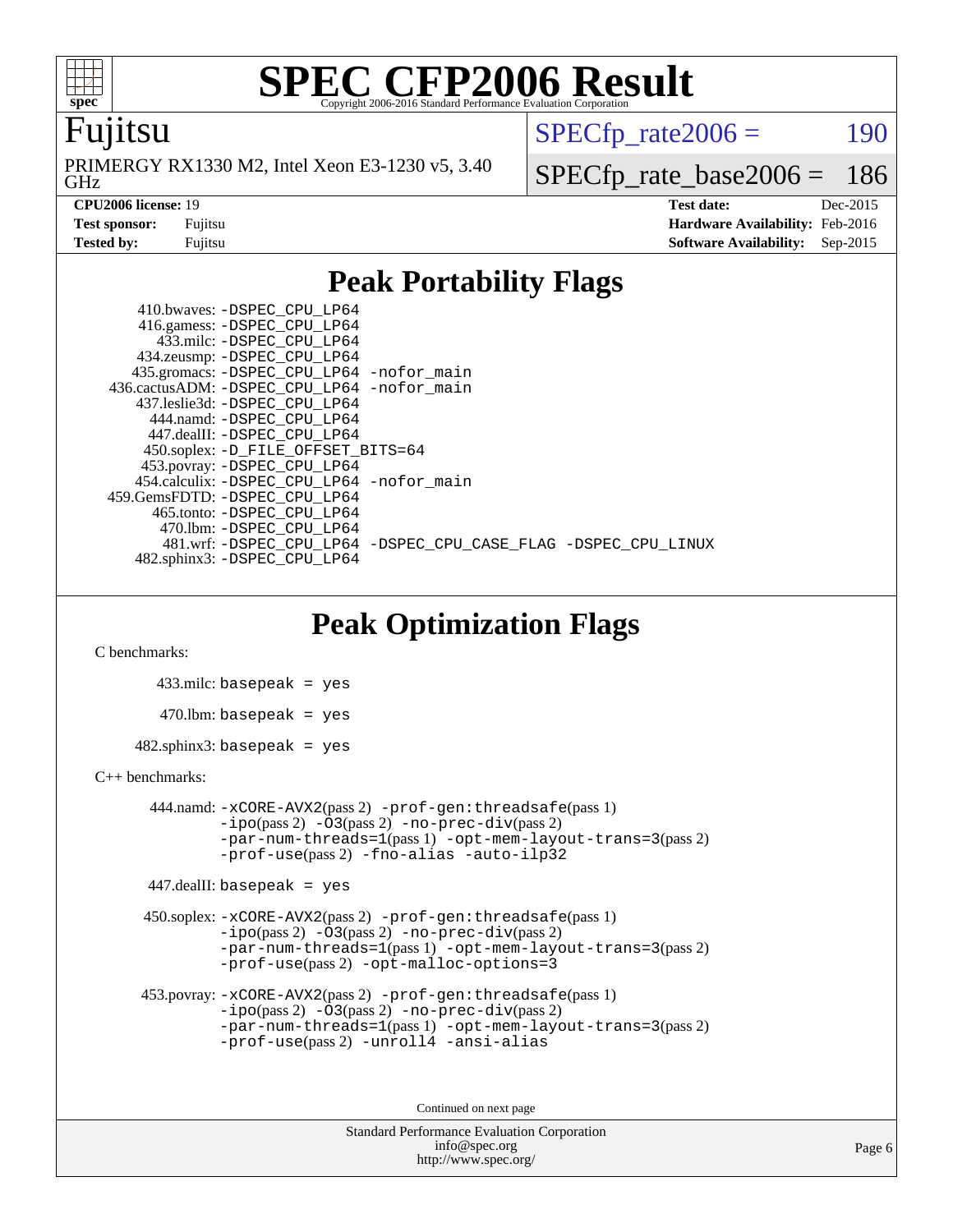

Fujitsu

GHz PRIMERGY RX1330 M2, Intel Xeon E3-1230 v5, 3.40  $SPECTp\_rate2006 = 190$ 

[SPECfp\\_rate\\_base2006 =](http://www.spec.org/auto/cpu2006/Docs/result-fields.html#SPECfpratebase2006) 186

**[CPU2006 license:](http://www.spec.org/auto/cpu2006/Docs/result-fields.html#CPU2006license)** 19 **[Test date:](http://www.spec.org/auto/cpu2006/Docs/result-fields.html#Testdate)** Dec-2015 **[Test sponsor:](http://www.spec.org/auto/cpu2006/Docs/result-fields.html#Testsponsor)** Fujitsu **[Hardware Availability:](http://www.spec.org/auto/cpu2006/Docs/result-fields.html#HardwareAvailability)** Feb-2016 **[Tested by:](http://www.spec.org/auto/cpu2006/Docs/result-fields.html#Testedby)** Fujitsu **[Software Availability:](http://www.spec.org/auto/cpu2006/Docs/result-fields.html#SoftwareAvailability)** Sep-2015

# **[Peak Optimization Flags \(Continued\)](http://www.spec.org/auto/cpu2006/Docs/result-fields.html#PeakOptimizationFlags)**

[Fortran benchmarks](http://www.spec.org/auto/cpu2006/Docs/result-fields.html#Fortranbenchmarks):

 $410.bwaves: basepeak = yes$  416.gamess: [-xCORE-AVX2](http://www.spec.org/cpu2006/results/res2016q1/cpu2006-20160111-38678.flags.html#user_peakPASS2_FFLAGSPASS2_LDFLAGS416_gamess_f-xAVX2_5f5fc0cbe2c9f62c816d3e45806c70d7)(pass 2) [-prof-gen:threadsafe](http://www.spec.org/cpu2006/results/res2016q1/cpu2006-20160111-38678.flags.html#user_peakPASS1_FFLAGSPASS1_LDFLAGS416_gamess_prof_gen_21a26eb79f378b550acd7bec9fe4467a)(pass 1) [-ipo](http://www.spec.org/cpu2006/results/res2016q1/cpu2006-20160111-38678.flags.html#user_peakPASS2_FFLAGSPASS2_LDFLAGS416_gamess_f-ipo)(pass 2) [-O3](http://www.spec.org/cpu2006/results/res2016q1/cpu2006-20160111-38678.flags.html#user_peakPASS2_FFLAGSPASS2_LDFLAGS416_gamess_f-O3)(pass 2) [-no-prec-div](http://www.spec.org/cpu2006/results/res2016q1/cpu2006-20160111-38678.flags.html#user_peakPASS2_FFLAGSPASS2_LDFLAGS416_gamess_f-no-prec-div)(pass 2) [-par-num-threads=1](http://www.spec.org/cpu2006/results/res2016q1/cpu2006-20160111-38678.flags.html#user_peakPASS1_FFLAGSPASS1_LDFLAGS416_gamess_par_num_threads_786a6ff141b4e9e90432e998842df6c2)(pass 1) [-prof-use](http://www.spec.org/cpu2006/results/res2016q1/cpu2006-20160111-38678.flags.html#user_peakPASS2_FFLAGSPASS2_LDFLAGS416_gamess_prof_use_bccf7792157ff70d64e32fe3e1250b55)(pass 2) [-unroll2](http://www.spec.org/cpu2006/results/res2016q1/cpu2006-20160111-38678.flags.html#user_peakOPTIMIZE416_gamess_f-unroll_784dae83bebfb236979b41d2422d7ec2) [-inline-level=0](http://www.spec.org/cpu2006/results/res2016q1/cpu2006-20160111-38678.flags.html#user_peakOPTIMIZE416_gamess_f-inline-level_318d07a09274ad25e8d15dbfaa68ba50) [-scalar-rep-](http://www.spec.org/cpu2006/results/res2016q1/cpu2006-20160111-38678.flags.html#user_peakOPTIMIZE416_gamess_f-disablescalarrep_abbcad04450fb118e4809c81d83c8a1d) 434.zeusmp: basepeak = yes 437.leslie3d: basepeak = yes 459.GemsFDTD: basepeak = yes 465.tonto: [-xCORE-AVX2](http://www.spec.org/cpu2006/results/res2016q1/cpu2006-20160111-38678.flags.html#user_peakPASS2_FFLAGSPASS2_LDFLAGS465_tonto_f-xAVX2_5f5fc0cbe2c9f62c816d3e45806c70d7)(pass 2) [-prof-gen:threadsafe](http://www.spec.org/cpu2006/results/res2016q1/cpu2006-20160111-38678.flags.html#user_peakPASS1_FFLAGSPASS1_LDFLAGS465_tonto_prof_gen_21a26eb79f378b550acd7bec9fe4467a)(pass 1)  $-ipo(pass 2)$  $-ipo(pass 2)$   $-03(pass 2)$   $-no-prec-div(pass 2)$  $-no-prec-div(pass 2)$ [-par-num-threads=1](http://www.spec.org/cpu2006/results/res2016q1/cpu2006-20160111-38678.flags.html#user_peakPASS1_FFLAGSPASS1_LDFLAGS465_tonto_par_num_threads_786a6ff141b4e9e90432e998842df6c2)(pass 1) [-prof-use](http://www.spec.org/cpu2006/results/res2016q1/cpu2006-20160111-38678.flags.html#user_peakPASS2_FFLAGSPASS2_LDFLAGS465_tonto_prof_use_bccf7792157ff70d64e32fe3e1250b55)(pass 2) [-unroll4](http://www.spec.org/cpu2006/results/res2016q1/cpu2006-20160111-38678.flags.html#user_peakOPTIMIZE465_tonto_f-unroll_4e5e4ed65b7fd20bdcd365bec371b81f) [-auto](http://www.spec.org/cpu2006/results/res2016q1/cpu2006-20160111-38678.flags.html#user_peakOPTIMIZE465_tonto_f-auto) [-inline-calloc](http://www.spec.org/cpu2006/results/res2016q1/cpu2006-20160111-38678.flags.html#user_peakOPTIMIZE465_tonto_f-inline-calloc) [-opt-malloc-options=3](http://www.spec.org/cpu2006/results/res2016q1/cpu2006-20160111-38678.flags.html#user_peakOPTIMIZE465_tonto_f-opt-malloc-options_13ab9b803cf986b4ee62f0a5998c2238) [Benchmarks using both Fortran and C](http://www.spec.org/auto/cpu2006/Docs/result-fields.html#BenchmarksusingbothFortranandC): 435.gromacs: [-xCORE-AVX2](http://www.spec.org/cpu2006/results/res2016q1/cpu2006-20160111-38678.flags.html#user_peakPASS2_CFLAGSPASS2_FFLAGSPASS2_LDFLAGS435_gromacs_f-xAVX2_5f5fc0cbe2c9f62c816d3e45806c70d7)(pass 2) [-prof-gen:threadsafe](http://www.spec.org/cpu2006/results/res2016q1/cpu2006-20160111-38678.flags.html#user_peakPASS1_CFLAGSPASS1_FFLAGSPASS1_LDFLAGS435_gromacs_prof_gen_21a26eb79f378b550acd7bec9fe4467a)(pass 1) [-ipo](http://www.spec.org/cpu2006/results/res2016q1/cpu2006-20160111-38678.flags.html#user_peakPASS2_CFLAGSPASS2_FFLAGSPASS2_LDFLAGS435_gromacs_f-ipo)(pass 2) [-O3](http://www.spec.org/cpu2006/results/res2016q1/cpu2006-20160111-38678.flags.html#user_peakPASS2_CFLAGSPASS2_FFLAGSPASS2_LDFLAGS435_gromacs_f-O3)(pass 2) [-no-prec-div](http://www.spec.org/cpu2006/results/res2016q1/cpu2006-20160111-38678.flags.html#user_peakPASS2_CFLAGSPASS2_FFLAGSPASS2_LDFLAGS435_gromacs_f-no-prec-div)(pass 2) [-par-num-threads=1](http://www.spec.org/cpu2006/results/res2016q1/cpu2006-20160111-38678.flags.html#user_peakPASS1_CFLAGSPASS1_FFLAGSPASS1_LDFLAGS435_gromacs_par_num_threads_786a6ff141b4e9e90432e998842df6c2)(pass 1) [-opt-mem-layout-trans=3](http://www.spec.org/cpu2006/results/res2016q1/cpu2006-20160111-38678.flags.html#user_peakPASS2_CFLAGS435_gromacs_f-opt-mem-layout-trans_a7b82ad4bd7abf52556d4961a2ae94d5)(pass 2) [-prof-use](http://www.spec.org/cpu2006/results/res2016q1/cpu2006-20160111-38678.flags.html#user_peakPASS2_CFLAGSPASS2_FFLAGSPASS2_LDFLAGS435_gromacs_prof_use_bccf7792157ff70d64e32fe3e1250b55)(pass 2) [-opt-prefetch](http://www.spec.org/cpu2006/results/res2016q1/cpu2006-20160111-38678.flags.html#user_peakOPTIMIZE435_gromacs_f-opt-prefetch) [-auto-ilp32](http://www.spec.org/cpu2006/results/res2016q1/cpu2006-20160111-38678.flags.html#user_peakCOPTIMIZE435_gromacs_f-auto-ilp32)  $436.cactusADM:basepeak = yes$  454.calculix: basepeak = yes  $481.$ wrf: basepeak = yes The flags files that were used to format this result can be browsed at <http://www.spec.org/cpu2006/flags/Intel-ic16.0-official-linux64.html> <http://www.spec.org/cpu2006/flags/Fujitsu-Platform-Settings-V1.2-HSW-RevA.html> You can also download the XML flags sources by saving the following links: <http://www.spec.org/cpu2006/flags/Intel-ic16.0-official-linux64.xml> <http://www.spec.org/cpu2006/flags/Fujitsu-Platform-Settings-V1.2-HSW-RevA.xml>